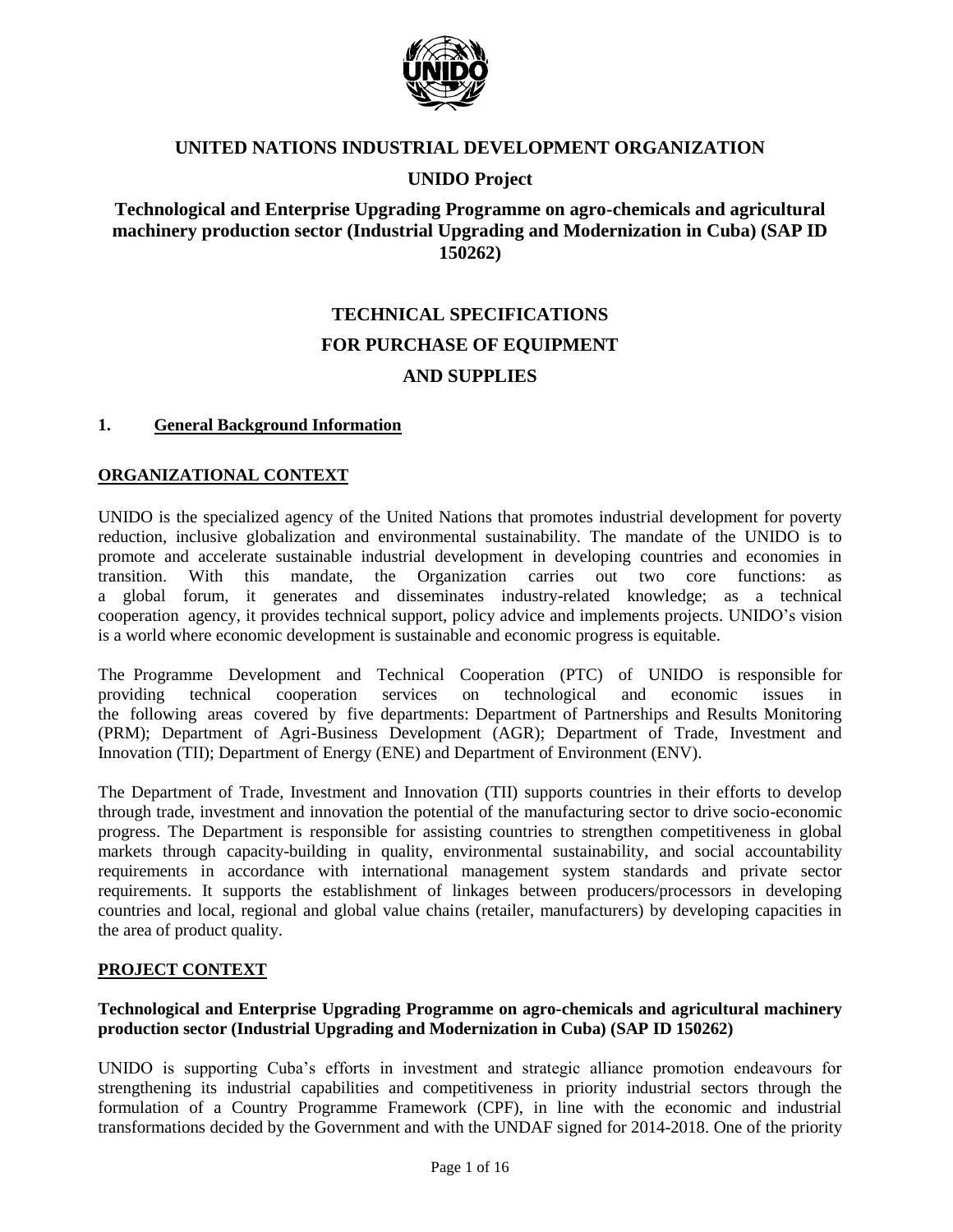

CPF areas as per main outcomes agreed with the Government of Cuba is the development of an Industrial Upgrading and Modernization Programme (IUMP) focusing on priority agro-chemicals and agricultural machinery production sectors.

Cuba IUMP aims to contribute to inclusive and sustainable industrial development of Cuba and improve food security through upgrading and modernization of industrial sectors of Fertilizers and Agricultural Machinery. This will be achieved through enhancement of industrial performance and competitiveness of pilot enterprises operating in the Fertilizers and Agricultural Machinery industrial sectors within the existing industrial hubs. The programme will be implemented via three mains modules: sectoral analysis and building a strategic action plan for the Cuban priority Fertilizers and Agricultural Machinery industrial product lines/sub-sectors; enterprise diagnosis and industrial upgrading of selected pilot manufacturing enterprises operating within the identified priority sub-sectors/existing hubs; and strengthening human and technical capacities of national counterpart institutions/expertise in the provision of enterprise diagnosis and industrial modernization, sectoral analysis and other best practices.

Proposed technical assistance includes the following outputs and activities:

- Output 1. Sectoral analysis and building a strategic action plan for development of the Cuban priority Fertilizers and Agricultural Machinery industrial product lines/sub-sectors based on the key food and agricultural crop development needs.
- Output 2. Enterprise diagnosis and industrial upgrading of selected pilot manufacturing enterprises operating within the identified priority Fertilizers and Agricultural Machinery product lines/subsectors/existing hubs through technological modernization, optimization of business processes and improvements of enterprise performance and competitiveness.
- Output 3. Human and technical capacities of national counterpart institutions/expertise established/strengthened in the provision of enterprise diagnosis and industrial modernization, sectoral analysis and competitiveness building and other best practices and related services to the respective priority industrial sectors.

UNIDO conducted comprehensive analysis of the Cuban fertilizers and agricultural machinery production sectors resulting in a Sectoral Strategy that helps prioritize and focus developmental efforts of the current Project and of the National Government, in general, on the development of production and application of liquid fertilizer, in order to significantly contribute to the country's efforts in enhancing the sustainable food production using inter alia Cuban know how and accompanied by the best international practices.

Key fertilizer product lines aimed at substituting current solid fertilizers imports (Calcium Nitrate, Magnesium Nitrate and Bayfolan Forte) with the below mentioned liquid fertilizers were identified:

- Liquid Calcium Nitrate/Magnesium Nitrate;
- CBFERT ecological liquid fertilizer.

As part of the project implementation, the procurement of the equipment for establishment of sustainable production of CBFERT ecological liquid fertilizer is expected.

### **2. Purpose of the supply**

The purpose of this supply is to provide agricultural equipment and related inputs, accessories and services as per the list provided in this Technical Specification, which is expected to be delivered and located at the project beneficiaries, located in Havana, Cuba.

### **3. The Scope of Supply - Content of bid (please also refer the ITB letter and related Instruction to Bidders)**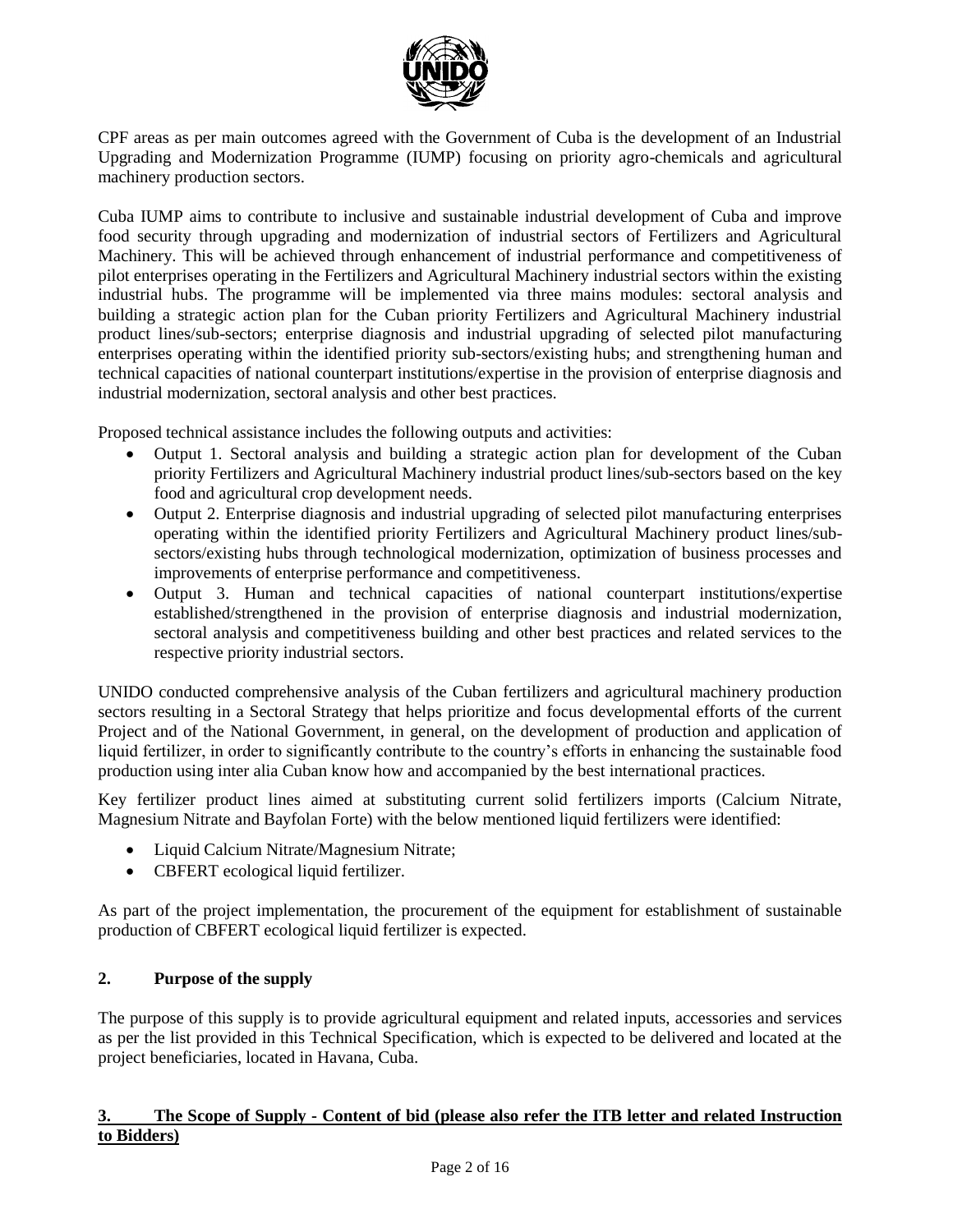

### **3.1 The following items (or equivalent) should be supplied:**

The table provided below details the specification of supply.

The supplier(s)/contractor(s) shall complete it by filling in unit and total prices as well as indicate their compliance of deviation from the technical requirements of the Terms of Reference/Technical Specifications.

The specifications established in this document are the minimum requirements to be accepted. Products furnished to these specifications must meet or exceed all requirements herein. Modifications or additions to basic standard products or less size or capability to meet these requirements will not be accepted.

Bidders must include the manufacturer's name, country of origin of each item and the model number in the bid.

Please note that in line with the UNIDO Purchase Order, the Contractor/Supplier shall insure the goods during their shipment and transit to the named place of destination and thereafter until the packing crates are opened in the presence of the Seller's representative(s), if applicable, against all risks of loss or damage from any cause. Such insurance shall be with a reputable insurance company acceptable to UNIDO and shall be in the names of the Contractor and UNIDO in their respective rights and interests. The insurance shall cover the full price of the goods including freight costs plus ten percent (10%) and shall be in the currency of the Contract Price.

Offers are to be made in US Dollars.

Partial offers are acceptable.

Bidders shall clearly state any delivery costs, including export packing, shipping insurance, customs taxes or any other indirect costs, if any.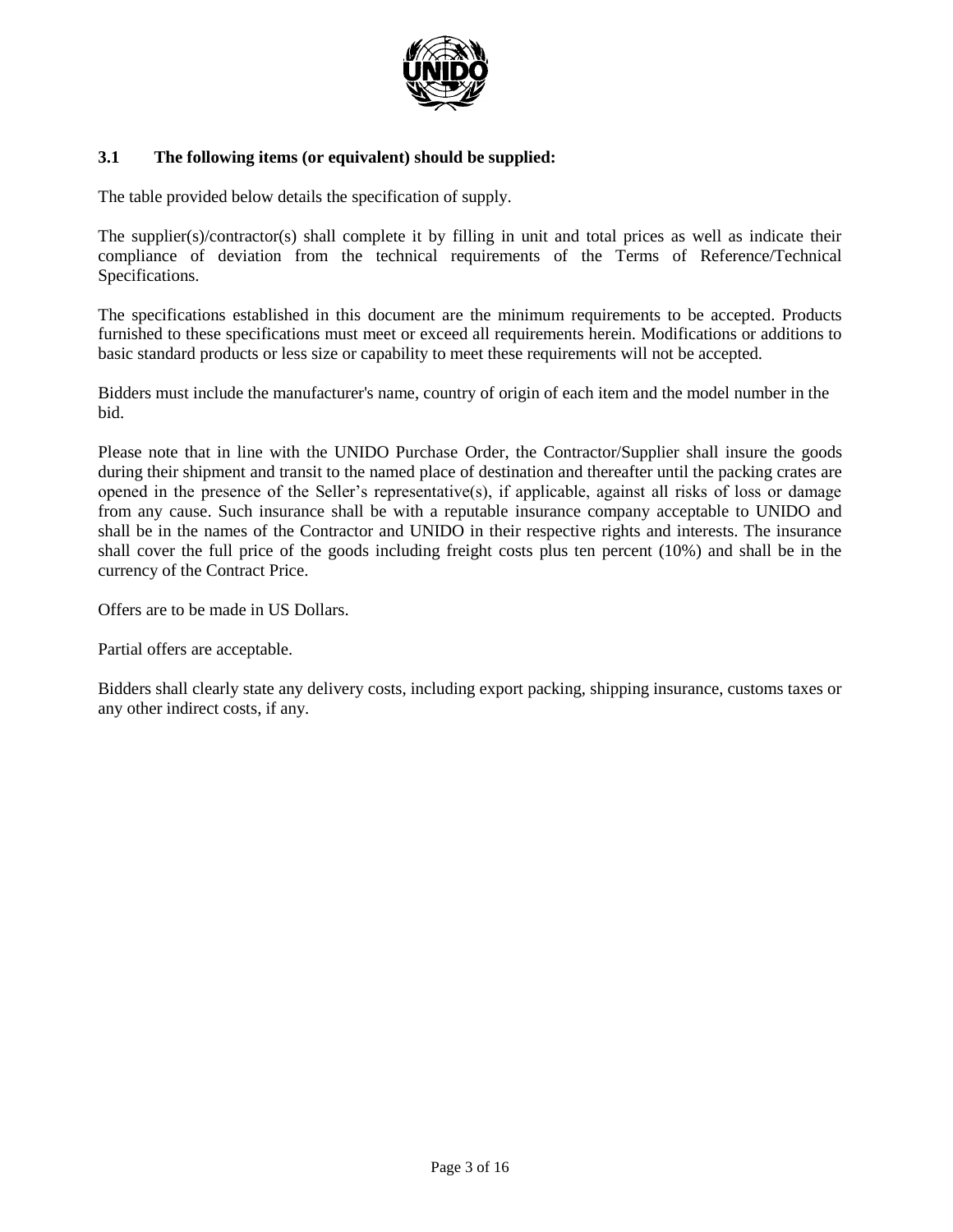

# **Lot 1 – Centrifugal pumps for pilot plant purposes**

| <b>UNIDO REQUIREMENTS</b>                         |                                                                                                                                                                                                                                                                                                                                                                                                                                                                                                                                                                                                                                                                                                                                                                                                                                                                                                                                                     |                         | TO BE COMPLETED BY THE INVITEE |                         |                      |         |
|---------------------------------------------------|-----------------------------------------------------------------------------------------------------------------------------------------------------------------------------------------------------------------------------------------------------------------------------------------------------------------------------------------------------------------------------------------------------------------------------------------------------------------------------------------------------------------------------------------------------------------------------------------------------------------------------------------------------------------------------------------------------------------------------------------------------------------------------------------------------------------------------------------------------------------------------------------------------------------------------------------------------|-------------------------|--------------------------------|-------------------------|----------------------|---------|
| Item                                              | Name and required<br>parameter                                                                                                                                                                                                                                                                                                                                                                                                                                                                                                                                                                                                                                                                                                                                                                                                                                                                                                                      |                         | Unit<br>price US<br>\$         | Total<br>price US<br>\$ | Compliance<br>yes/no | Remarks |
|                                                   | LOT 1 - Centrifugal pumps for pilot plant                                                                                                                                                                                                                                                                                                                                                                                                                                                                                                                                                                                                                                                                                                                                                                                                                                                                                                           |                         |                                |                         |                      |         |
| purposes                                          |                                                                                                                                                                                                                                                                                                                                                                                                                                                                                                                                                                                                                                                                                                                                                                                                                                                                                                                                                     |                         |                                |                         |                      |         |
| 01                                                | <b>Technical characteristics:</b><br>Type of fluid: Fertilizer solution<br>with suspended solids<br>Type of impeller: open.<br>٠<br>Flow speed $(Q)$ : 2 m 3 / h<br>٠<br>Head $(H)$ : 70 m $(7 \text{ bar})$<br>Working Max. Temp: 80 °C<br>pH: Between 4 to 7 depending<br>٠<br>on the formulation<br>Fluid density: Normally between<br>٠<br>1.1 Y 1.3, Maximum 1.5 kg/m3.<br>Rpm: to be specified by the<br>$\bullet$<br>supplier.<br>Pump material: Complete<br>٠<br>Stainless Steel 316L<br>Explosion-proof<br>٠<br>Operating power voltage: 220 V<br>$\bullet$<br>- 60 Hz, three-phase<br>Protection: IP 54<br>$\bullet$<br>Kindly provide installed motor<br>$\bullet$<br>power and power consumption at<br>operating point.<br>Equipment appropriate for<br>$\bullet$<br>application in tropical countries.<br>Scope of supply: complete pump<br>with mechanical shaft seal,<br>motor, coupling, base plate and<br>spare parts for a 2-year | $\overline{2}$          |                                |                         |                      |         |
|                                                   | operation, ready to be integrated                                                                                                                                                                                                                                                                                                                                                                                                                                                                                                                                                                                                                                                                                                                                                                                                                                                                                                                   |                         |                                |                         |                      |         |
|                                                   | into the piping system.                                                                                                                                                                                                                                                                                                                                                                                                                                                                                                                                                                                                                                                                                                                                                                                                                                                                                                                             |                         |                                |                         |                      |         |
| <b>Sub-Total, EX-Works:</b>                       |                                                                                                                                                                                                                                                                                                                                                                                                                                                                                                                                                                                                                                                                                                                                                                                                                                                                                                                                                     |                         |                                |                         |                      |         |
| <b>II.</b> Installation                           |                                                                                                                                                                                                                                                                                                                                                                                                                                                                                                                                                                                                                                                                                                                                                                                                                                                                                                                                                     |                         |                                |                         |                      |         |
| <b>III.</b> Cost of transportation:               |                                                                                                                                                                                                                                                                                                                                                                                                                                                                                                                                                                                                                                                                                                                                                                                                                                                                                                                                                     |                         |                                |                         |                      |         |
|                                                   | IV. Cost of Insurance at 110%:                                                                                                                                                                                                                                                                                                                                                                                                                                                                                                                                                                                                                                                                                                                                                                                                                                                                                                                      | US <sub>3</sub><br>US\$ |                                |                         |                      |         |
| Total price LOT 1 CIP Havana, Cuba <sup>1</sup> : |                                                                                                                                                                                                                                                                                                                                                                                                                                                                                                                                                                                                                                                                                                                                                                                                                                                                                                                                                     |                         |                                |                         |                      |         |

<sup>&</sup>lt;u>nect</u><br><sup>1</sup> Carriage & Insurance Paid To; kindly provide information and costing for: storage (if applicable), shipping (e.g. use of single trip containers, etc.), loading and off-loading.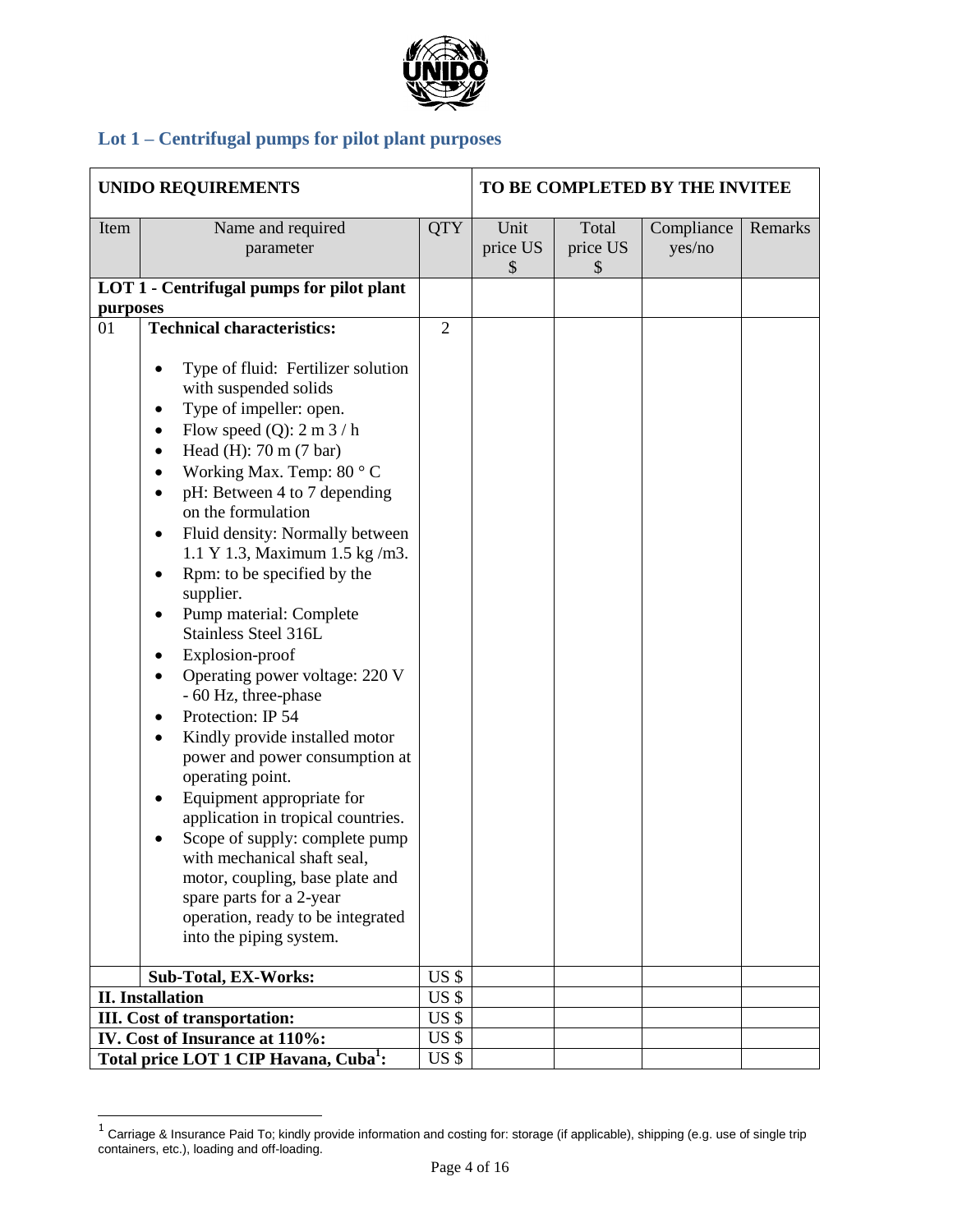

# **Lot 2 – Vacuum pump for pilot plant purposes**

| <b>UNIDO REQUIREMENTS</b>                         |                                                                                                                                                                                                                                                                                                                                                                                                                                                                                                                                                                                                                                                                                                                                                                                                                                                           |                 | TO BE COMPLETED BY THE INVITEE |                                    |                      |         |
|---------------------------------------------------|-----------------------------------------------------------------------------------------------------------------------------------------------------------------------------------------------------------------------------------------------------------------------------------------------------------------------------------------------------------------------------------------------------------------------------------------------------------------------------------------------------------------------------------------------------------------------------------------------------------------------------------------------------------------------------------------------------------------------------------------------------------------------------------------------------------------------------------------------------------|-----------------|--------------------------------|------------------------------------|----------------------|---------|
| Item                                              | Name and required<br>parameter                                                                                                                                                                                                                                                                                                                                                                                                                                                                                                                                                                                                                                                                                                                                                                                                                            | QTY             | Unit<br>price US<br>\$         | Total<br>price US<br>$\mathcal{S}$ | Compliance<br>yes/no | Remarks |
|                                                   | LOT 2 - Vacuum pump for pilot plant                                                                                                                                                                                                                                                                                                                                                                                                                                                                                                                                                                                                                                                                                                                                                                                                                       |                 |                                |                                    |                      |         |
| purposes                                          |                                                                                                                                                                                                                                                                                                                                                                                                                                                                                                                                                                                                                                                                                                                                                                                                                                                           |                 |                                |                                    |                      |         |
| 01                                                | <b>Technical characteristics:</b>                                                                                                                                                                                                                                                                                                                                                                                                                                                                                                                                                                                                                                                                                                                                                                                                                         | $\mathbf{1}$    |                                |                                    |                      |         |
|                                                   | Suction capacity: $5 \text{ m}^3$ / h<br>$\bullet$<br>Final vacuum (abs): 120 mbar<br>$\bullet$<br>Power: app. 0.4 kW<br>$\bullet$<br>Voltage: 220 V, three phase<br>$\bullet$<br>Frequency: 60 Hz<br>٠<br>Protection: IP 54<br>$\bullet$<br>Working Max. Temp: 80 °C<br>$\bullet$<br>pH: Between 4 to 7 depending on<br>$\bullet$<br>the formulation<br>It is working for a small fertilizer<br>$\bullet$<br>plant in an ammoniac<br>environment.<br>Rpm: to be specified by the<br>$\bullet$<br>supplier.<br>Pump material: Complete<br>$\bullet$<br>Stainless Steel 316L<br>Scope of supply: complete pump<br>$\bullet$<br>with motor, base plate and spare<br>parts for a 2-year operation, ready<br>to be integrated into the piping<br>system.<br>Kindly provide installed motor<br>$\bullet$<br>power and power consumption at<br>operating point. |                 |                                |                                    |                      |         |
|                                                   | <b>Sub-Total, EX-Works:</b>                                                                                                                                                                                                                                                                                                                                                                                                                                                                                                                                                                                                                                                                                                                                                                                                                               | US <sub>5</sub> |                                |                                    |                      |         |
|                                                   | <b>II.</b> Installation                                                                                                                                                                                                                                                                                                                                                                                                                                                                                                                                                                                                                                                                                                                                                                                                                                   | US \$           |                                |                                    |                      |         |
|                                                   | <b>III.</b> Cost of transportation:                                                                                                                                                                                                                                                                                                                                                                                                                                                                                                                                                                                                                                                                                                                                                                                                                       | $US$ \$         |                                |                                    |                      |         |
|                                                   | IV. Cost of Insurance at 110%:<br>US <sub>5</sub>                                                                                                                                                                                                                                                                                                                                                                                                                                                                                                                                                                                                                                                                                                                                                                                                         |                 |                                |                                    |                      |         |
| Total price LOT 2 CIP Havana, Cuba <sup>2</sup> : |                                                                                                                                                                                                                                                                                                                                                                                                                                                                                                                                                                                                                                                                                                                                                                                                                                                           |                 |                                |                                    |                      |         |

<sup>&</sup>lt;u>2</u><br><sup>2</sup> Carriage & Insurance Paid To; kindly provide information and costing for: storage (if applicable), shipping (e.g. use of single trip containers, etc.), loading and off-loading.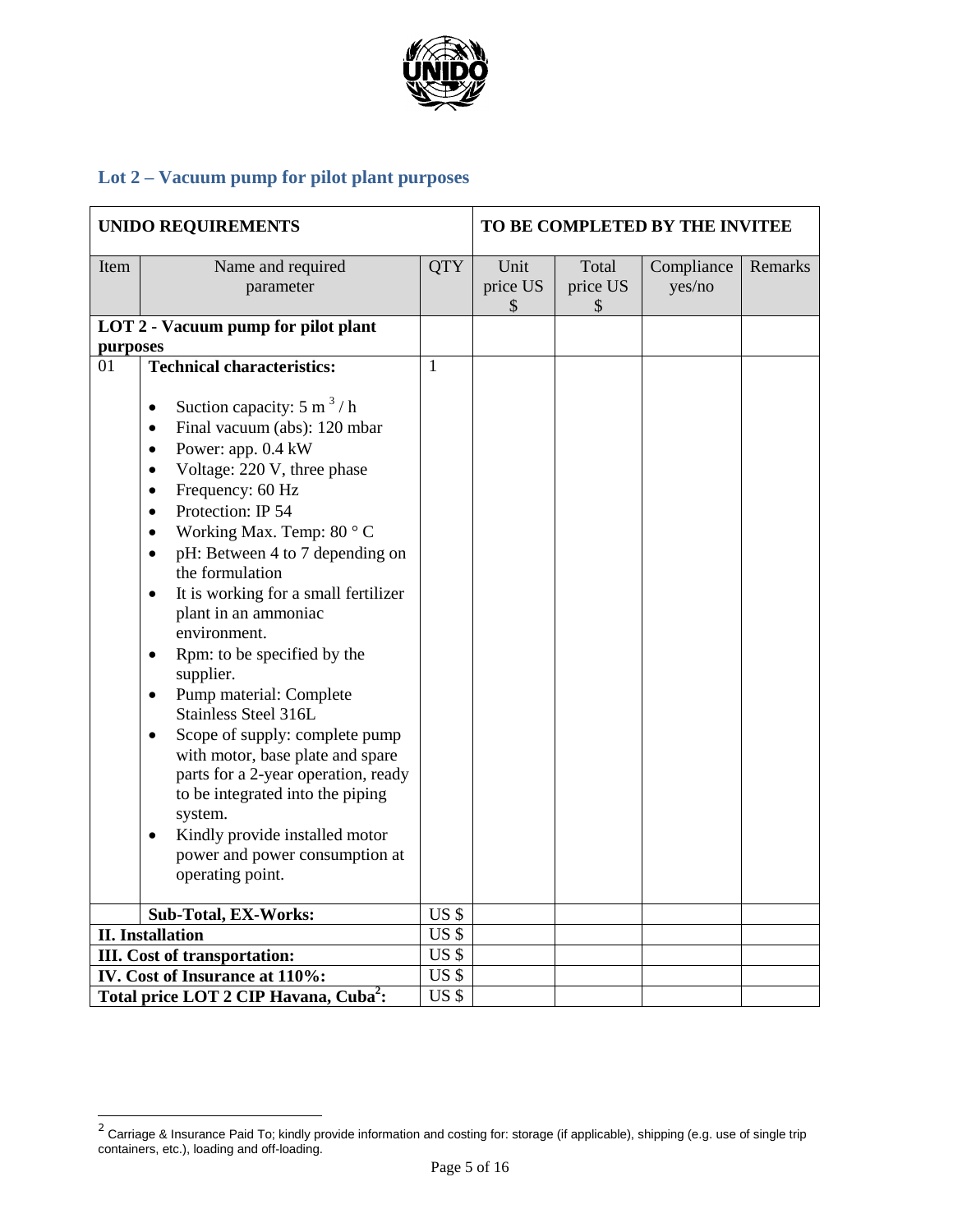

# **Lot 3 – Mobile filtration unit**

| <b>UNIDO REQUIREMENTS</b> |                                                                                                                                                                                                                                                                                                                                                                                                                                                                                                                                                                                                                                                                                                  |                                    | TO BE COMPLETED BY THE INVITEE    |                                    |                      |         |
|---------------------------|--------------------------------------------------------------------------------------------------------------------------------------------------------------------------------------------------------------------------------------------------------------------------------------------------------------------------------------------------------------------------------------------------------------------------------------------------------------------------------------------------------------------------------------------------------------------------------------------------------------------------------------------------------------------------------------------------|------------------------------------|-----------------------------------|------------------------------------|----------------------|---------|
| Item                      | Name and required<br>parameter                                                                                                                                                                                                                                                                                                                                                                                                                                                                                                                                                                                                                                                                   | <b>QTY</b>                         | Unit<br>price US<br>$\mathcal{S}$ | Total<br>price US<br>$\mathcal{S}$ | Compliance<br>yes/no | Remarks |
|                           | <b>LOT 3 - Mobile filtration unit</b>                                                                                                                                                                                                                                                                                                                                                                                                                                                                                                                                                                                                                                                            |                                    |                                   |                                    |                      |         |
| 01                        | <b>Product type:</b>                                                                                                                                                                                                                                                                                                                                                                                                                                                                                                                                                                                                                                                                             | $\mathbf{1}$                       |                                   |                                    |                      |         |
|                           | <b>Technical characteristics:</b>                                                                                                                                                                                                                                                                                                                                                                                                                                                                                                                                                                                                                                                                |                                    |                                   |                                    |                      |         |
|                           | Maximum flow 6 m <sup>3</sup> /h<br>$\bullet$<br>Filtration area $0.09$ m <sup>2</sup><br>$\bullet$<br>Capacity: 3 liters; 3,5 kg.<br>$\bullet$<br>Installation (cm) 59 Height<br>$\bullet$<br>25x25 space<br>Material: AISI-316<br>$\bullet$<br>Maximum pressure: 9 bar<br>$\bullet$<br>Temperature: 120 °C<br>$\bullet$<br>Operational data: 9 max. bar; 120<br>$\bullet$<br>$C$ .<br>Input connection: app. $1\frac{1}{2}$ BSP<br>$\bullet$<br>Output connection: app. $1\frac{1}{2}$<br>$\bullet$<br><b>BSP</b><br>Particle sizes for the filter tissues:<br>$\bullet$<br>97% less than 150 microns.<br>The scope of supply must include<br>$\bullet$<br>spare parts for a 2-year operation. |                                    |                                   |                                    |                      |         |
|                           | Further details for this Lot are<br>included in the Annex to this<br><b>Technical Specification.</b>                                                                                                                                                                                                                                                                                                                                                                                                                                                                                                                                                                                             |                                    |                                   |                                    |                      |         |
|                           | <b>Sub-Total, EX-Works:</b>                                                                                                                                                                                                                                                                                                                                                                                                                                                                                                                                                                                                                                                                      | US <sub>5</sub><br>US <sub>5</sub> |                                   |                                    |                      |         |
|                           | <b>II.</b> Installation                                                                                                                                                                                                                                                                                                                                                                                                                                                                                                                                                                                                                                                                          |                                    |                                   |                                    |                      |         |
|                           | US <sub>5</sub><br><b>III.</b> Cost of transportation:                                                                                                                                                                                                                                                                                                                                                                                                                                                                                                                                                                                                                                           |                                    |                                   |                                    |                      |         |
|                           | US <sub>5</sub><br>IV. Cost of Insurance at 110%:                                                                                                                                                                                                                                                                                                                                                                                                                                                                                                                                                                                                                                                |                                    |                                   |                                    |                      |         |
|                           | Total price LOT 3 CIP Havana, Cuba <sup>3</sup> :<br>US \$                                                                                                                                                                                                                                                                                                                                                                                                                                                                                                                                                                                                                                       |                                    |                                   |                                    |                      |         |

 3 Carriage & Insurance Paid To; kindly provide information and costing for: storage (if applicable), shipping (e.g. use of single trip containers, etc.), loading and off-loading.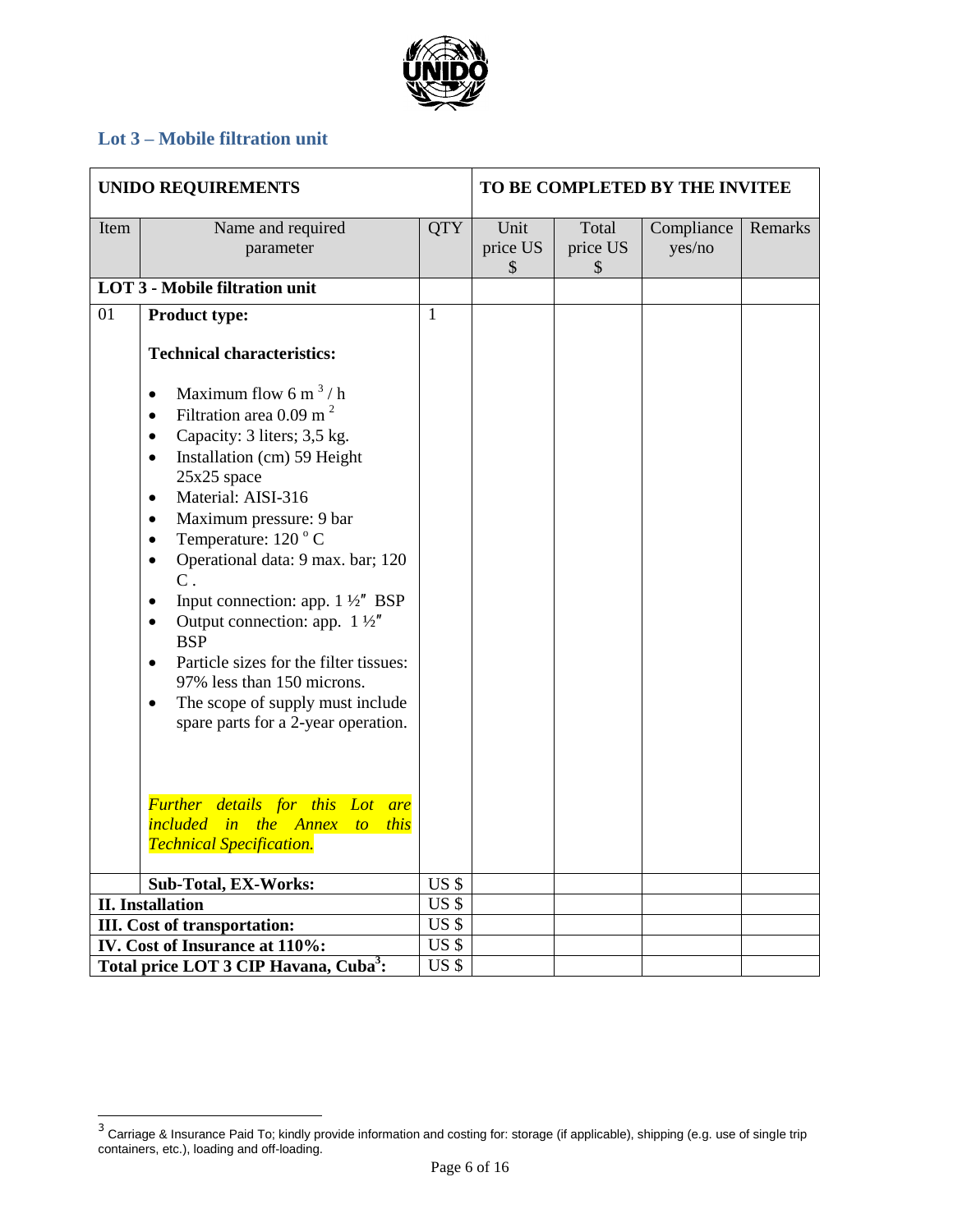

# **Lot 4 – Semiautomatic dosing machine**

| <b>UNIDO REQUIREMENTS</b>                                                                                                                                                              |                                                                                                                                                                                                                                                                                           |                  | TO BE COMPLETED BY THE INVITEE |                                    |                      |         |
|----------------------------------------------------------------------------------------------------------------------------------------------------------------------------------------|-------------------------------------------------------------------------------------------------------------------------------------------------------------------------------------------------------------------------------------------------------------------------------------------|------------------|--------------------------------|------------------------------------|----------------------|---------|
| Item                                                                                                                                                                                   | Name and required<br>parameter                                                                                                                                                                                                                                                            | <b>QTY</b>       | Unit<br>price US<br>\$         | Total<br>price US<br>$\mathcal{S}$ | Compliance<br>yes/no | Remarks |
|                                                                                                                                                                                        | <b>LOT 4 - Semiautomatic dosing machine</b>                                                                                                                                                                                                                                               |                  |                                |                                    |                      |         |
| 01                                                                                                                                                                                     | <b>Product type:</b><br>Semiautomatic dosing<br>machine<br><b>Technical characteristics:</b><br>Dosing speeds: 2 different<br>dosing speeds<br>Dosing range from 100cc to<br>25 liters<br>Sparkling products with<br>٠<br>viscosities of up to 15,000 cp<br>Electricity: 220 volts, 60 Hz | 1                |                                |                                    |                      |         |
| Type: semi-automatic with<br>manual handling of bottles /<br>containers<br>Further details for this Lot are<br><i>included in the Annex to this</i><br><b>Technical Specification.</b> |                                                                                                                                                                                                                                                                                           |                  |                                |                                    |                      |         |
| Sub-Total, EX-Works:                                                                                                                                                                   |                                                                                                                                                                                                                                                                                           | $\overline{USS}$ |                                |                                    |                      |         |
|                                                                                                                                                                                        | <b>II.</b> Installation                                                                                                                                                                                                                                                                   |                  |                                |                                    |                      |         |
|                                                                                                                                                                                        | <b>III.</b> Cost of transportation:                                                                                                                                                                                                                                                       | US <sub>5</sub>  |                                |                                    |                      |         |
|                                                                                                                                                                                        | IV. Cost of Insurance at 110%:                                                                                                                                                                                                                                                            |                  |                                |                                    |                      |         |
| Total price LOT 4 CIP Havana, Cuba <sup>4</sup> :                                                                                                                                      |                                                                                                                                                                                                                                                                                           |                  |                                |                                    |                      |         |

 4 Carriage & Insurance Paid To; kindly provide information and costing for: storage (if applicable), shipping (e.g. use of single trip containers, etc.), loading and off-loading.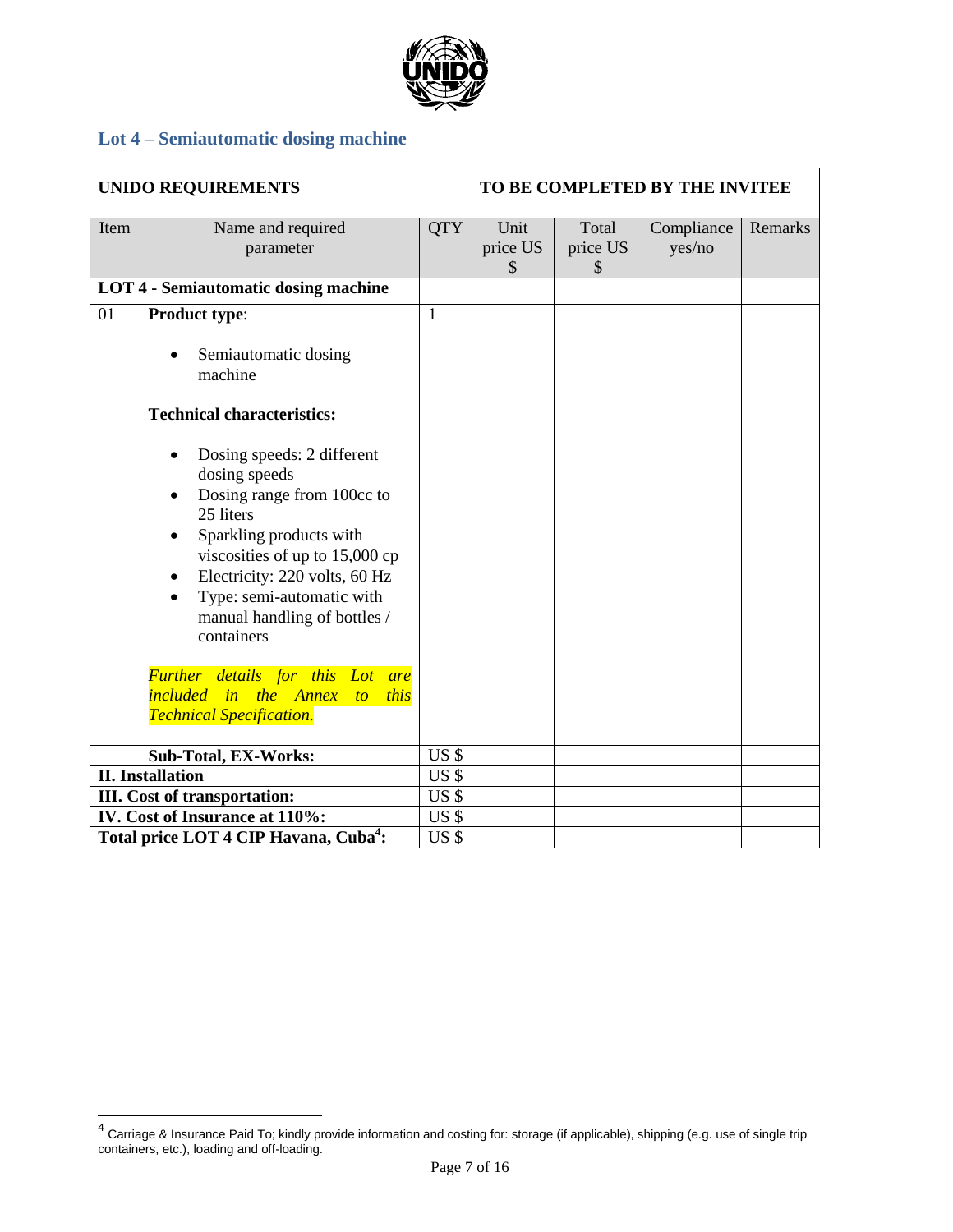

# **Lot 5 –Reactors of 5 liters and 20 liters with accessories for laboratory and pilot plant**

| <b>UNIDO REQUIREMENTS</b>      |                                                                                                                             |                         | TO BE COMPLETED BY THE INVITEE |          |        |  |
|--------------------------------|-----------------------------------------------------------------------------------------------------------------------------|-------------------------|--------------------------------|----------|--------|--|
| Item                           | Name and required                                                                                                           | <b>QTY</b>              | Unit                           | Remarks  |        |  |
|                                | parameter                                                                                                                   |                         | price                          | price US | yes/no |  |
|                                |                                                                                                                             |                         | US <sub>5</sub>                | \$       |        |  |
|                                | <b>LOT 5 - Laboratory equipment - Reactors</b>                                                                              |                         |                                |          |        |  |
|                                | for laboratory and pilot plant purposes $-5$                                                                                |                         |                                |          |        |  |
|                                | liters and 20 liters with accessories                                                                                       |                         |                                |          |        |  |
| $\mathbf{1}$                   | <b>Product type:</b>                                                                                                        | 1                       |                                |          |        |  |
|                                | Reactor of 5 liters with<br>$\bullet$<br>accessories for laboratory<br>and pilot plant.<br>Further details for this Lot are |                         |                                |          |        |  |
|                                | included in the Annex to this<br><b>Technical Specification.</b>                                                            |                         |                                |          |        |  |
| $\overline{2}$                 | Reactor of 20 liters with<br>$\bullet$<br>accessories for laboratory<br>and pilot plant.                                    | 1                       |                                |          |        |  |
|                                | <b>Further details for this Lot are</b><br>included in the Annex to this<br><b>Technical Specification.</b>                 |                         |                                |          |        |  |
|                                | <b>Sub-Total, EX-Works:</b>                                                                                                 | US \$                   |                                |          |        |  |
| <b>II.</b> Installation        |                                                                                                                             |                         |                                |          |        |  |
|                                | <b>III.</b> Cost of transportation:                                                                                         | US \$                   | US <sub>5</sub>                |          |        |  |
| IV. Cost of Insurance at 110%: |                                                                                                                             |                         |                                |          |        |  |
|                                | Total price LOT 5 CIP Havana, Cuba <sup>5</sup> :                                                                           | US\$<br>US <sub>5</sub> |                                |          |        |  |

<sup>&</sup>lt;u>5</u><br><sup>5</sup> Carriage & Insurance Paid To; kindly provide information and costing for: storage (if applicable), shipping (e.g. use of single trip containers, etc.), loading and off-loading.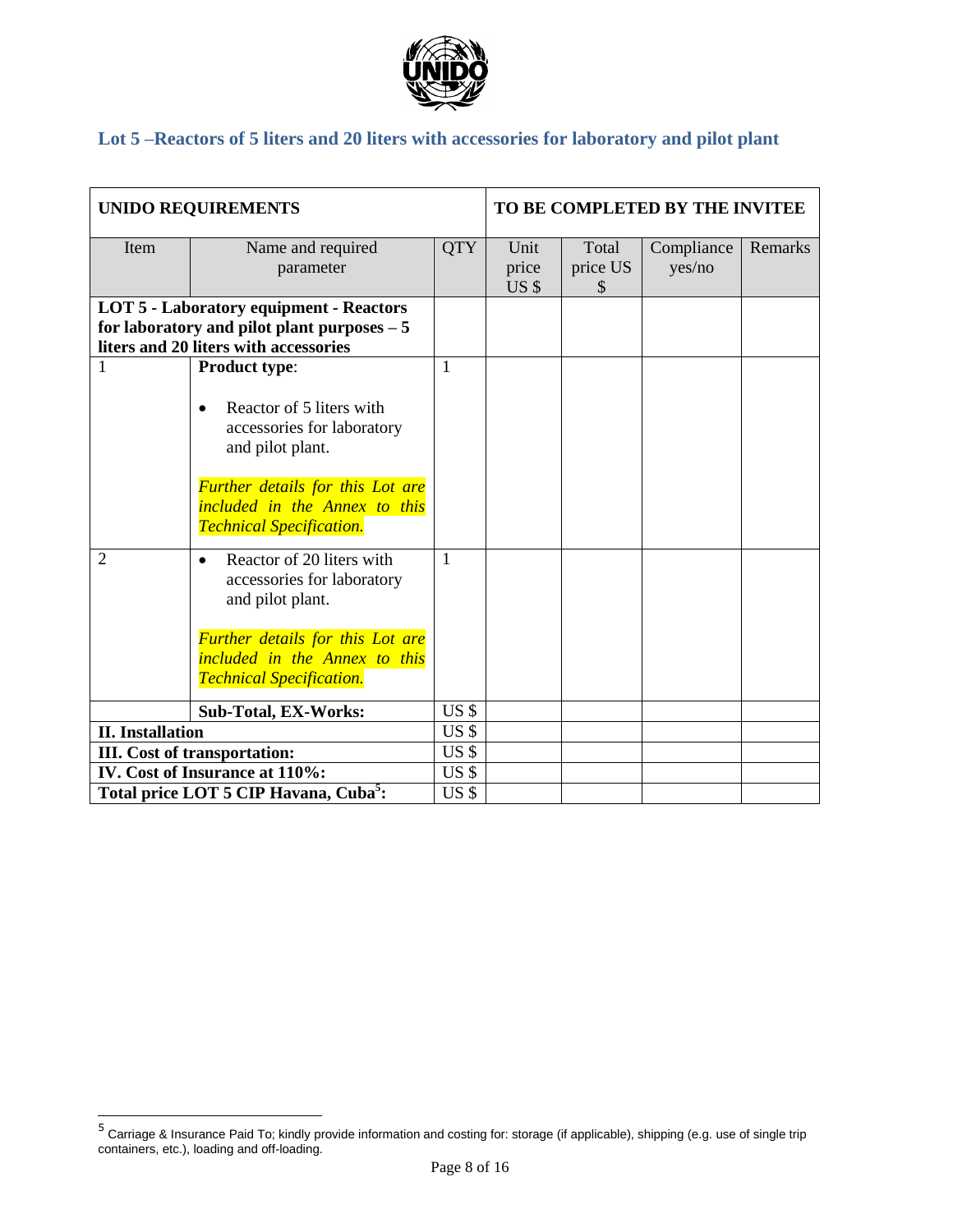

## **3.2 Supplier's General Responsibilities**

The supplier is entitled to provide a bid for the complete tender or selected lots thereof.

The supplier must provide evidence of being a recognized supplier.

The supplier should demonstrate a minimum of 5 years professional experience.

References: Bidder must include information regarding relevant previous contracted service provided by the company, which have been similar to the service requested in the procurement. The references must include contact person with e-mail and telephone numbers.

The supplier shall make its best efforts to ensure that all works will be carried out according to "good quality and adequate accessories". The supplier assumes the overall responsibility for the correct selection and installation of the equipment for the practical implementation of the project.

The supplier shall take into account all the details presented in these TSs (Technical Specification) and shall request any further information, which is considered necessary for the correct implementation of the works.

The supplier should be able to provide support and maintenance within 5 working days, if requested so.

The supplier should be able to supply and install the equipment and train personnel where requested and necessary as well as provide all services needed for the technical reception / acceptance of the equipment at the time CIP Havana and / or installation, start-up and training of /for it, as stipulated in the TS.

### **3.3 Language**

The Official Project communication language shall be English. The drawings, catalogues, illustrations, printed specifications and other documentation related to the present project shall be preferably in Spanish, or otherwise in English.

### **4. Guarantee Requirements**

### At **least 2 year(s)** guarantee is required.

The supplier shall replace/refurbish (in place or at their facilities outside) without any further costs for the client including shipping for any or all the equipment in case of malfunctioning and/or incapable of achieving the required accuracy/specification relevant to the tests.

The availability for spare parts should be of 10 (ten) years and deviating duration should be indicated. In case that the spares are not available in Cuba, the nearest location where they are available must be indicated.

### **5. Delivery Period and delivery terms**

 The equipment should be delivered as soon as soon as possible. The latest expected date for delivery of equipment is 31 August 2019.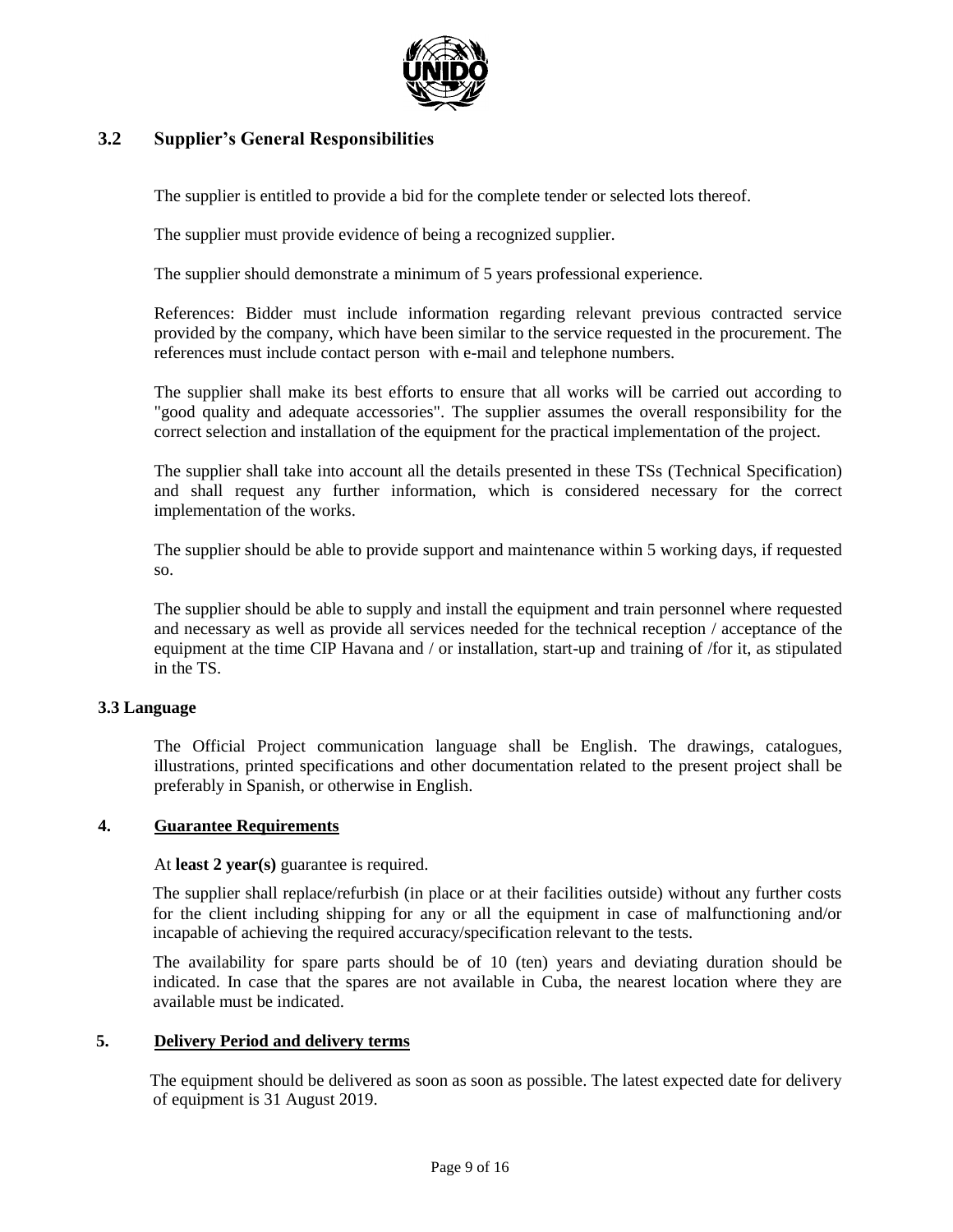

 The Seller shall hand over the goods, and UNIDO shall take over the goods, at the place or places of delivery specified in this Contract form. Unless otherwise stipulated in the Contract form, the goods shall be delivered CIP (Carriage & Insurance Paid To) INCOTERMS 2010 Havana International Airport if delivered by airplane or El Mariel Harbor if delivered by ship.

 If possible, the delivery of all offered equipment and accessories (all Lots) in one container would be preferred. Otherwise, the delivery of equipment and accessories in separate shipments are also acceptable, with assumption of observation of overall delivery period.

### **6. Award conditions**

UNIDO reserves the right to split an award between any suppliers in any combination, as it may deem appropriate. If the quotation is submitted on an "all or none" basis, it should be clearly stated as such in your response to this RFQ.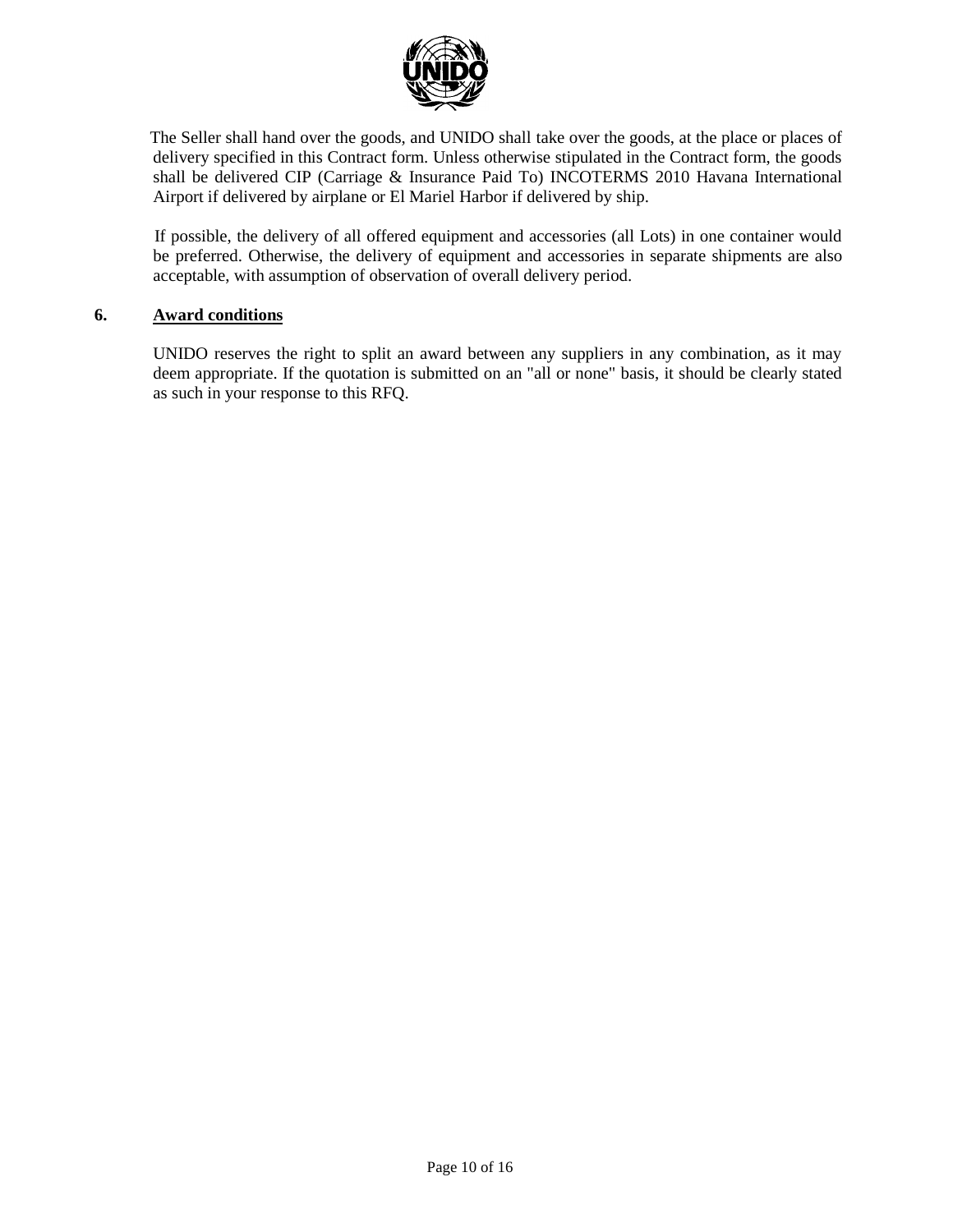

# **ANNEX TO TECHNICAL SPECIFICATIONS: FOR MORE COMPLEX EQUIPMENT THE FOLLOWING ADDITIONAL SPECIFICATIONS NEED TO BE CONSIDERED**

# **NOTA BENE VALID FOR ALL LOTS:**

- Kindly provide for all lots technical data and further documentations, prospect sheets, etc.
- The requested equipment must in principle comply with the images shown below as an illustrative example. The images are included here for convenience of reference only and do not represent the exact equipment that must be offered / will be purchased.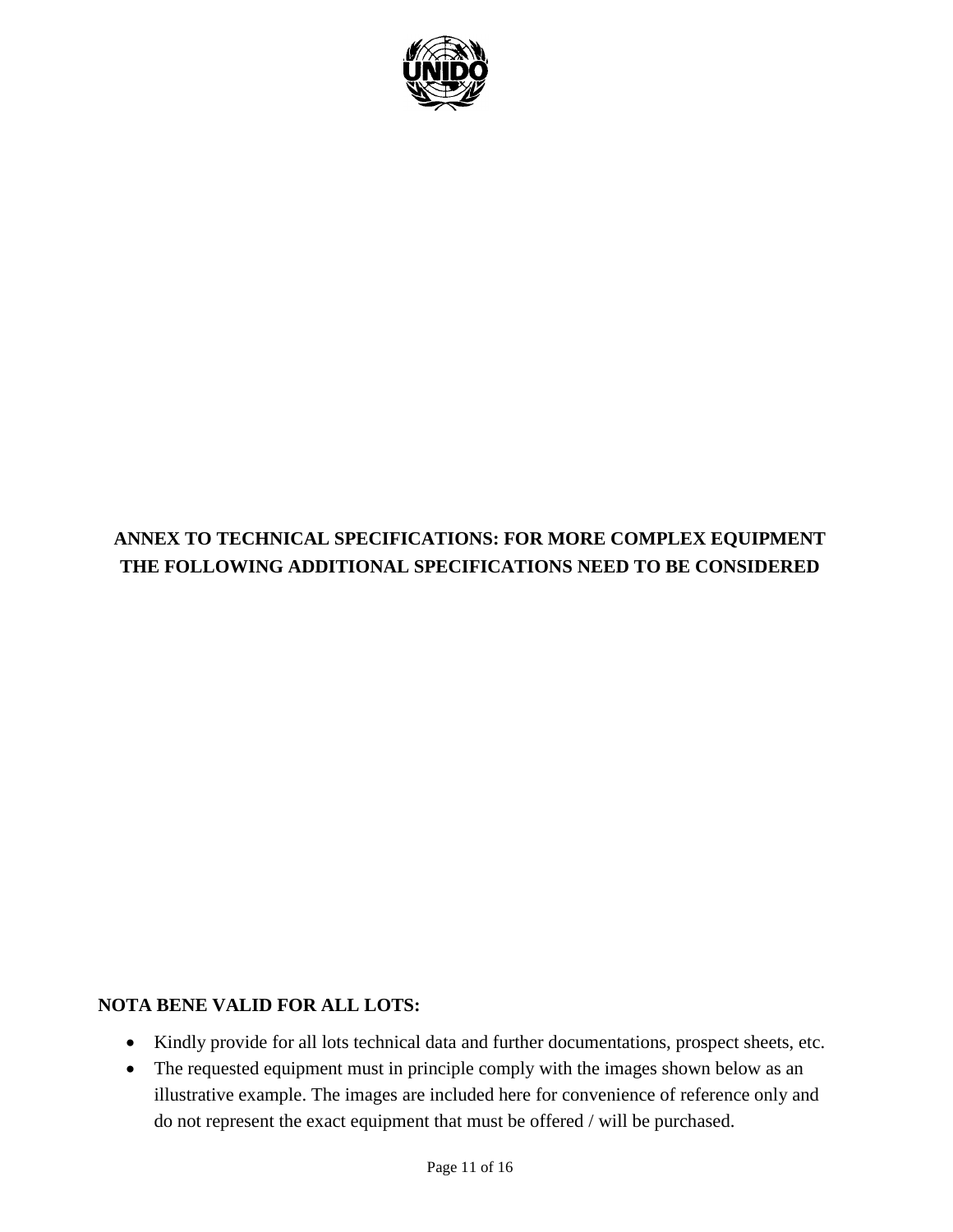

# **Lot 3 – Mobile filtration units - Technical Specifications**

Quantity: 1

### **Technical characteristics:**

- Maximum flow 6 m<sup>3</sup>/h
- Filtration area  $0.09 \text{ m}^2$
- Capacity: 3 liters; 3,5 kg.
- Installation (cm) app. 59 Height 25x25 space
- Material: AISI-316
- Maximum pressure: 9 bar
- Temperature:  $120^{\circ}$  C
- Operational data: 9 max. bar; 120 C.
- Input connection: app.  $1 \frac{1}{2}$  BSP
- Output connection: app.  $1\frac{1}{2}$  BSP
- Particle sizes for the filter tissues: 97% less than 150 microns.
- The scope of supply must include spare parts for a 2-year operation.

# **"The requested equipment must in principle comply with the concepts shown below as examples (illustrative):**



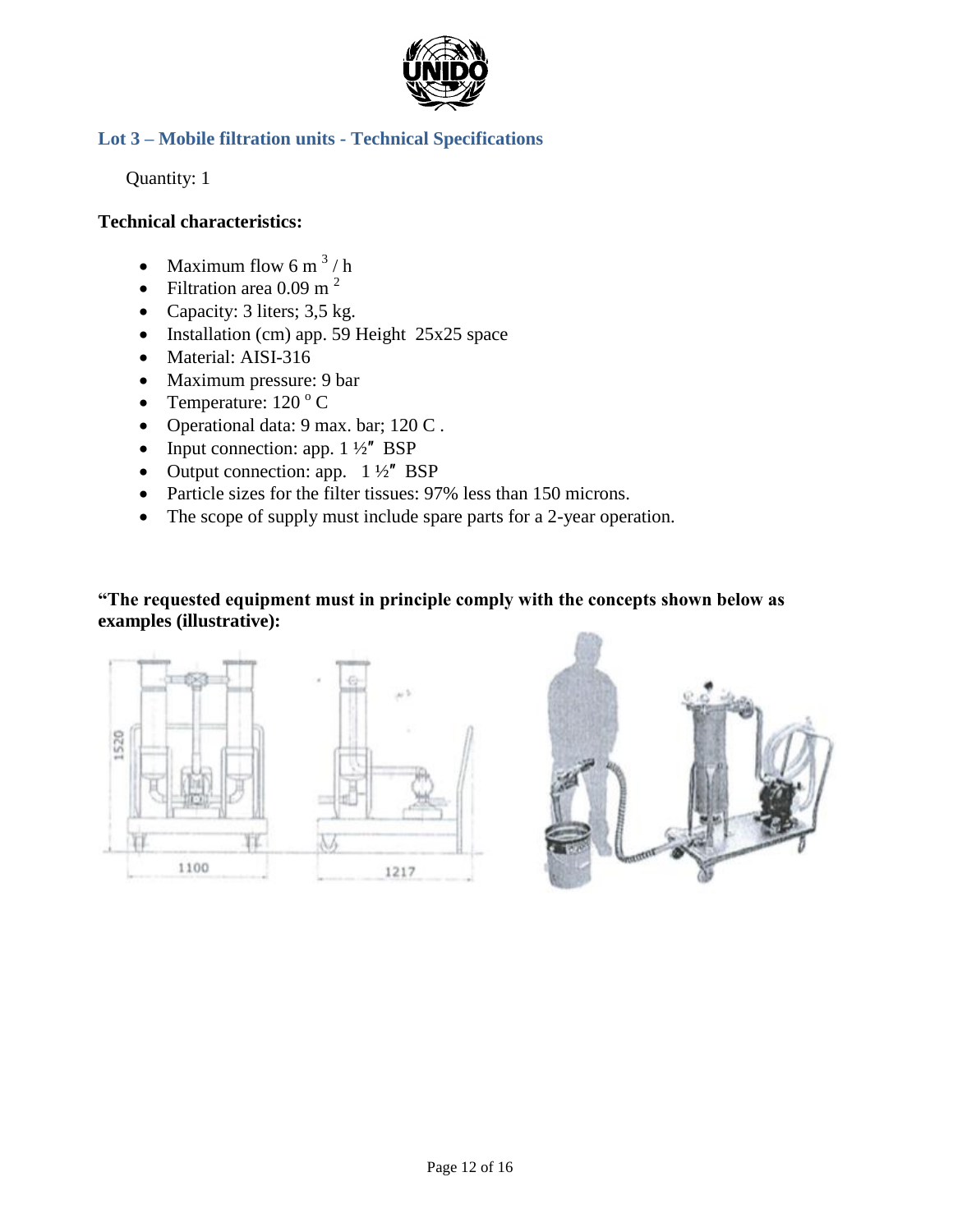

## **Lot 4 - Semiautomatic dosing machine - Technical Specifications**

**Description of the process:** the required machine is used to fill containers with volumes controlled in a precise way with different volumes with liquid fertilizers. The machine comes in a plug and play condition, which allows it to be put into operation after connecting it to electricity. The scope of supply must include spare parts for a 2-year operation.

Quantity: 1

### **Technical characteristics:**

- Dosing speeds: 2 different dosing speeds
- Dosing range from 100 cc to 25 liters
- Sparkling products with viscosities of up to 15,000 cp
- Electricity: 220 volts, 60 Hz
- Type: semi-automatic with manual handling of bottles / containers
- The scope of supply must include spare parts for a 2-year operation

**"The requested equipment must in principle comply with the concepts shown below as examples (illustrative):**

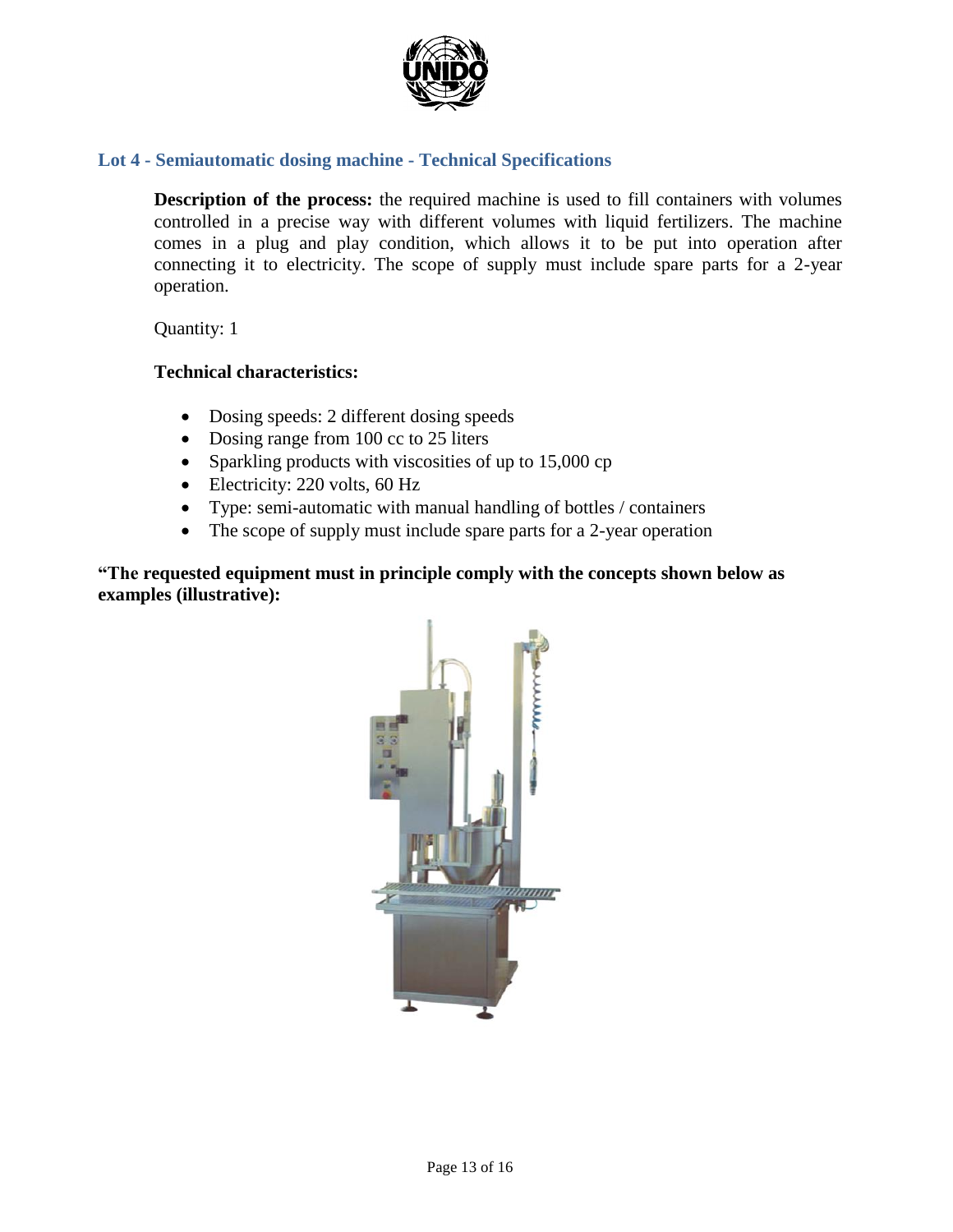

# **Lot 5 – Reactors of 5 liters and 20 liters with accessories for laboratory and pilot plant**

**Please provide prices for each reactor including its accessories separately. Scope of supply has to be complete for each reactor, that it is ready for operation.** 

# **I. Reactors for laboratory and pilot plant of 5 liters and 20 liters similar to the pictures below.**

The requested equipment must comply in principle with the images shown below as an example (illustrative). The images are included here for convenience of reference only and do not represent the exact equipment that must be offered / purchased.



# **Applications**

Equipment specially designed for reflux and distillation operations with agitator element, for all operations of laboratory pilot plant and small productions.

# **Characteristics**

Integrated reactor module in epoxy enameled steel, equipped with stirring unit and reaction vessel in transparent borosilicate glass 3.3 or on demand in amber, with graduation and double chamber to temper, for a volume of 1 to 5 liters in requested 5 liters-capacity reactor and from 4 to 20 liters in the 20 liters-capacity reactor. Agitation blade and elements in contact with the reaction liquid or vapor composed of borosilicate glass and PTFE.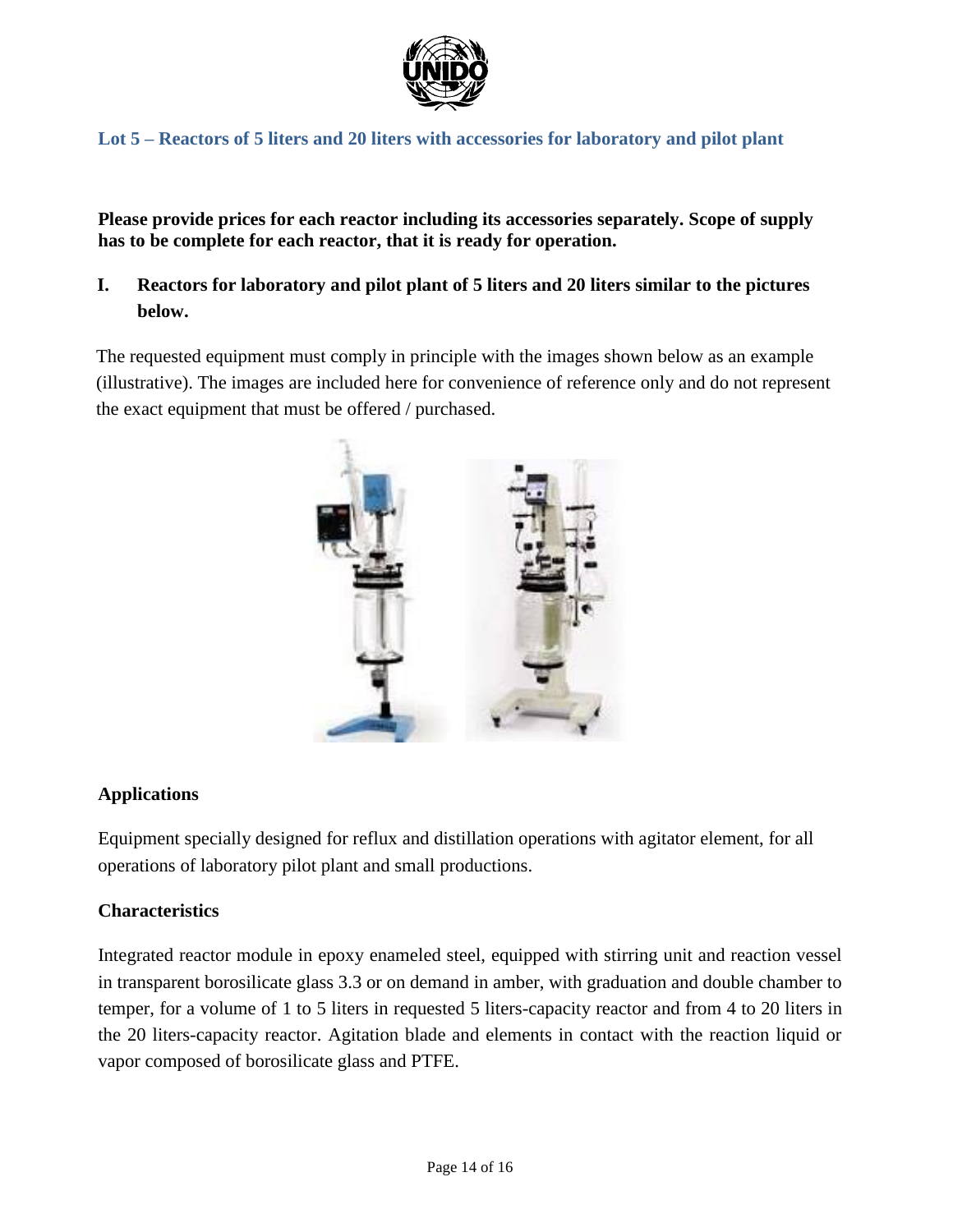

# **Control panel**

General switch ON / OFF. Control regulator of the agitator speed from 0 to 800 rpm with digital reading.

## **Models with approximate data:**

| Capacity<br>reactor | Total measurements<br>(cm) Height / Width<br>Depth |    | Work<br>temperature | Consumption     | Weight<br>Κg |    |
|---------------------|----------------------------------------------------|----|---------------------|-----------------|--------------|----|
| 5 liters            | 130                                                | 70 | 35                  | -30 °C a 200 °C | 90           | 10 |
| 20 liters           | 180                                                | 62 | 50                  | -30 °C a 200 °C | 250          | 68 |

### **II. Accessories**

pH analyzer/Redox and temperature from -10ºC up to 130ºC. Backlit graphic display. For pH/ ORP measurement, temperature by probe measurement, temperature automatic compensation. 1 relay output for alarm or temperature, 1 relay output for electrode wash or temperature. pH measurement: 00.00÷14.00Ph.

- 1. Redox  $\pm$  1500Mv  $\pm$  1Mv.
- 2. HT glass sensor pH  $0-14 + Ta 10$  to 100 C.
- 3. Glass sensor adapters for 5 liter model
- 4. Glass sensor adapter for 20 liter model
- *5.* Digital thermometer. Preferred Temperature range: -200 C to 1370 C.

# **Universal drain tap in PTFE and bellows for disposal of different density and viscosity liquid / liquid and liquid / solid suspensions.**

- 6. For 5 liter model
- 7. For 20 liter model

# **Over elevation support base.**

- 8. For 5 liter model Height app. 38 cm.
- 9. For 20 liter model Height app. 65 cm.